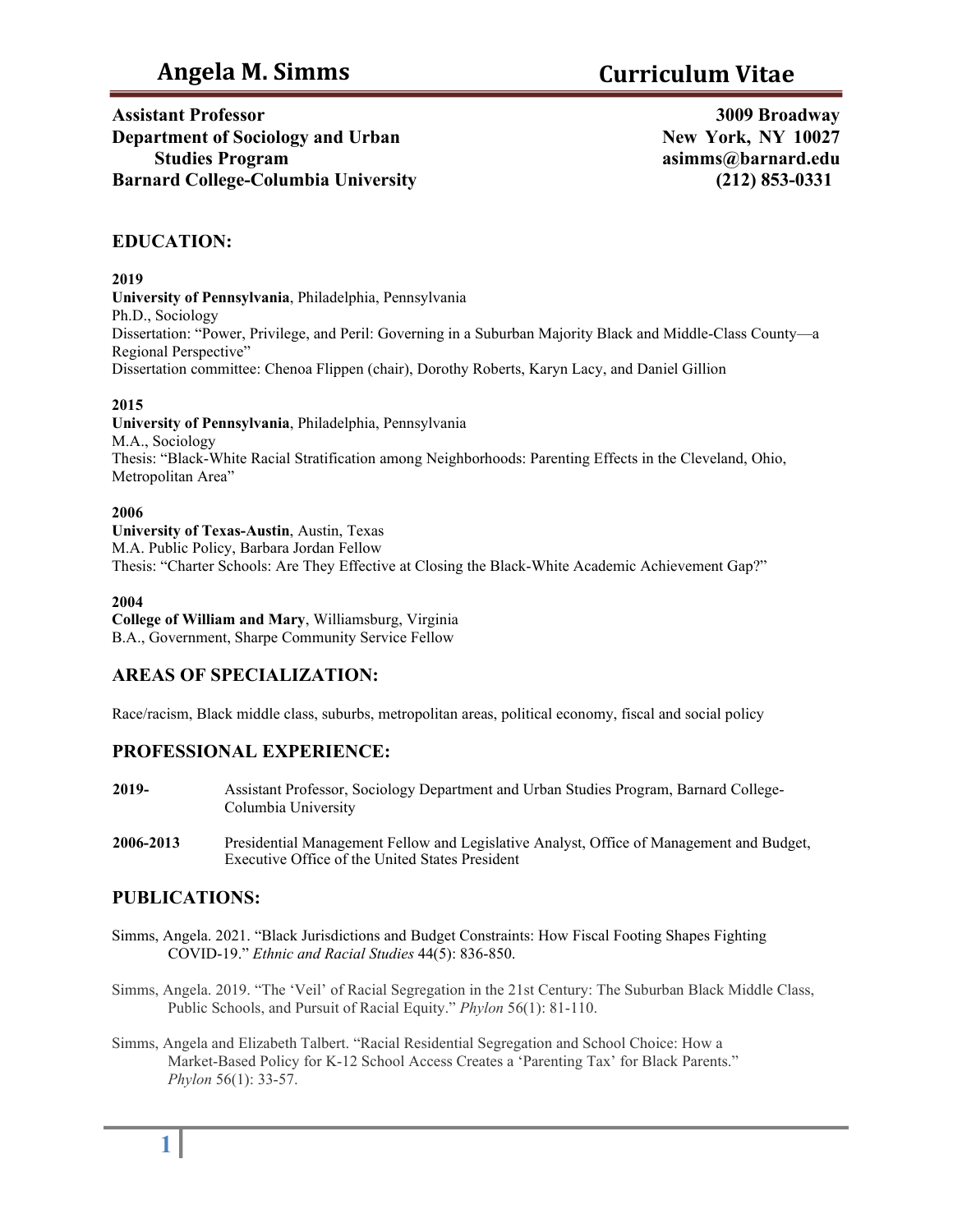# **Angela M. Simms Curriculum Vitae**

# **WORKS UNDER REVIEW:**

Simms, Angela. *"*The Suburban Black Middle Class and Public Schools: Promise Amidst Fiscal Precarity." Russell Sage Foundation (selected to submit to special issue)

# **WORKS IN PROGRESS:**

- Simms, Angela. *The Suburban Black Middle-Class: Pursuing Prosperity amidst Fiscal Precarity*, book project
- Simms, Angela and Ankit Rastogi. "Whites' Resource Hoarding in Metropolitan Areas: Measuring the 'Relative Regional Burden' Black Jurisdictions Bear," being prepared for *City & Community*
- Simms, Angela. "The Black Middle Class and the Weights of Linked Fate in the Age of Neoliberalism," being prepared for *Social Forces*

## **PRESENTATIONS:**

#### **2021**

- "Resource Inequity in Suburbs: How Anti-Black Racism Shapes Counties' Fiscal Fates." To be presented at American Sociological Association Annual Meeting, August
- "Privilege, Promise, and Peril: Fiscal Precarity in a Majority-Black and Middle-Class Suburban County." To be presented at American Sociological Association Annual Meeting, August
- "Whites' Resource Hoarding in Metropolitan Areas: Measuring the 'Relative Regional Burden' Black Jurisdictions Bear." Presented at Population Association of America Annual Meeting, May 6
- "Power, Privilege, and Peril: Governing in a Majority Black and Middle Class County—a Regional Perspective," Prince George's County Council, March 4

#### **2020**

- "Whites' Resource Hoarding in Metropolitan Areas: Measuring the 'Relative Regional Burden' Black Jurisdictions Bear." Presented at American Sociological Association Annual Meeting, Session on "Urban Issues: Inequality, Institutions, and Place," August 9
- "Methods for Doing Policy-related Research." Presented at Inequality and Policy Online Workshop, Columbia Population Research Center, April 3

#### **2019**

- "The 'Color Line' in the 21st Century: Pursuing Social Justice Despite Persistent White Resistance to Integration." Presented at American Sociological Association Annual Meeting, August
- "Power, Privilege, and Peril: The Suburban Black Middle Class, and Metropolitan Area Inequities." Presented at Association of Black Sociologists Annual Meeting, August

#### **2018**

- "Power, Privilege, and Peril: Governing in a Majority Black and Middle-Class County." Presented in University of Pennsylvania Urban Studies Graduate Student-Faculty Colloquium Series, November
- "Power, Privilege, and Peril: Governing in a Majority Black and Middle-Class County." Presented at Metropolitan Policy Center, American University, September
- "Competing for a Slice of the Pie: Fiscal Politics in a Majority Black and Majority Middle Class Suburban County." Presented at Annual Meeting of the American Sociological Association, August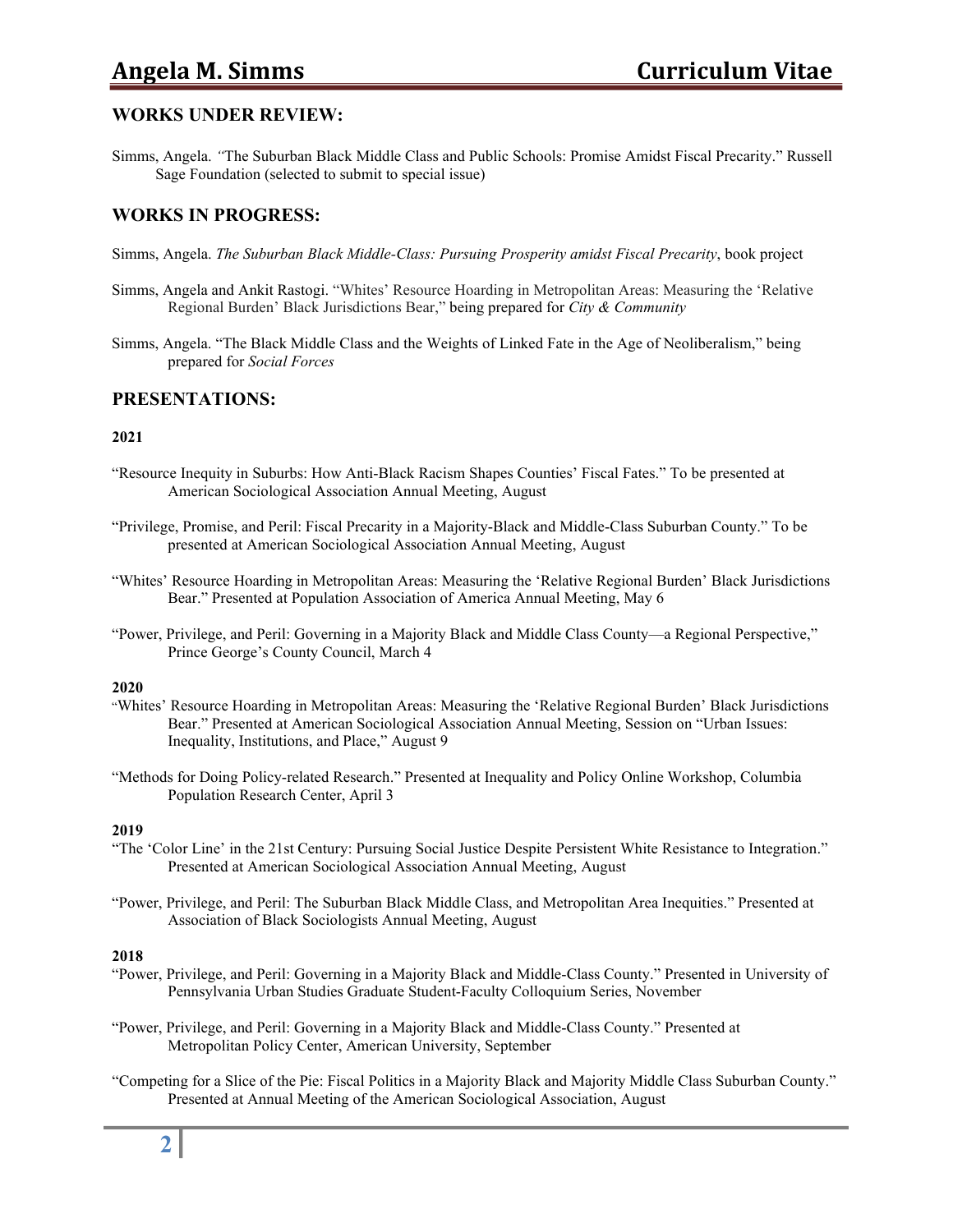# **Angela M. Simms Curriculum Vitae**

"Racial Residential Segregation and School Choice: How a Market-Based Policy for K-12 School Access Creates a 'Parenting Tax' for Black Parents." Presented at Annual Meeting of the American Sociological Association, August

"Power, Privilege, and Peril: Class Politics in a Majority Black and Middle-Class Suburb." Presented at University of Pennsylvania Fels Policy Research Initiative Doctoral Student Seminar Series, March

"Can We Move on Up Together?: The Constraints Black Policy Officials Face as They Pursue Economic Development and Socio-Economic Inclusion in a Suburban County." Presented at Symposium Examining Race and Economic Inequality on the 150th Anniversary of the Birth of W.E.B. Du Bois and the 50th Anniversary of the Assassination of Martin Luther King, Jr., Clark Atlanta University, February

"Sankofa and Pan African Solidarity: The Political Conditions Necessary for Unity." Presented at Anniversary of the All African People's Conference, 1958-2018, Lincoln University, January

#### **2017**

"School Choice, Neoliberalism, and Racial Inequality: How Black and White Parents Manage Schooling in the Cleveland, Ohio, Metropolitan Area." Presented at Race, Ethnicity, and Immigration Cluster at the University of Pennsylvania, Department of Sociology, April

# **GRANT:**

#### **2021**

Columbia Population Research Center Seed Grant, "Racial Responsibility and Responsiveness in the Public Health Profession: Toward Perspectives and Practices for All People's Thriving," \$20,000

# **FELLOWSHIPS AND AWARDS:**

#### **2018**

University of California, Berkeley, Center for Engaged Scholarship, Dissertation Fellowship, Honorable Mention

University of Pennsylvania, School of Arts and Sciences, Dissertation Completion Fellowship

University of Pennsylvania, Gertrude and Otto Pollak Summer Research Fellowship

#### **2017**

University of Pennsylvania, Gertrude and Otto Pollak Summer Research Fellowship

University of Pennsylvania, School of Arts and Sciences, Dissertation Research Fellowship

# **PROFESSIONAL ASSOCIATION MEMBERSHIPS AND AFFILIATIONS:**

American Sociological Association; Sections on Racial and Ethnic Minorities, Community and Urban Sociology, and Political Sociology

Association of Black Sociologists

Association for Public Policy and Management

Earth Institute, Environmental Justice and Climate Justice Cities Network, Columbia University

Eastern Sociological Society

Columbia Population Research Center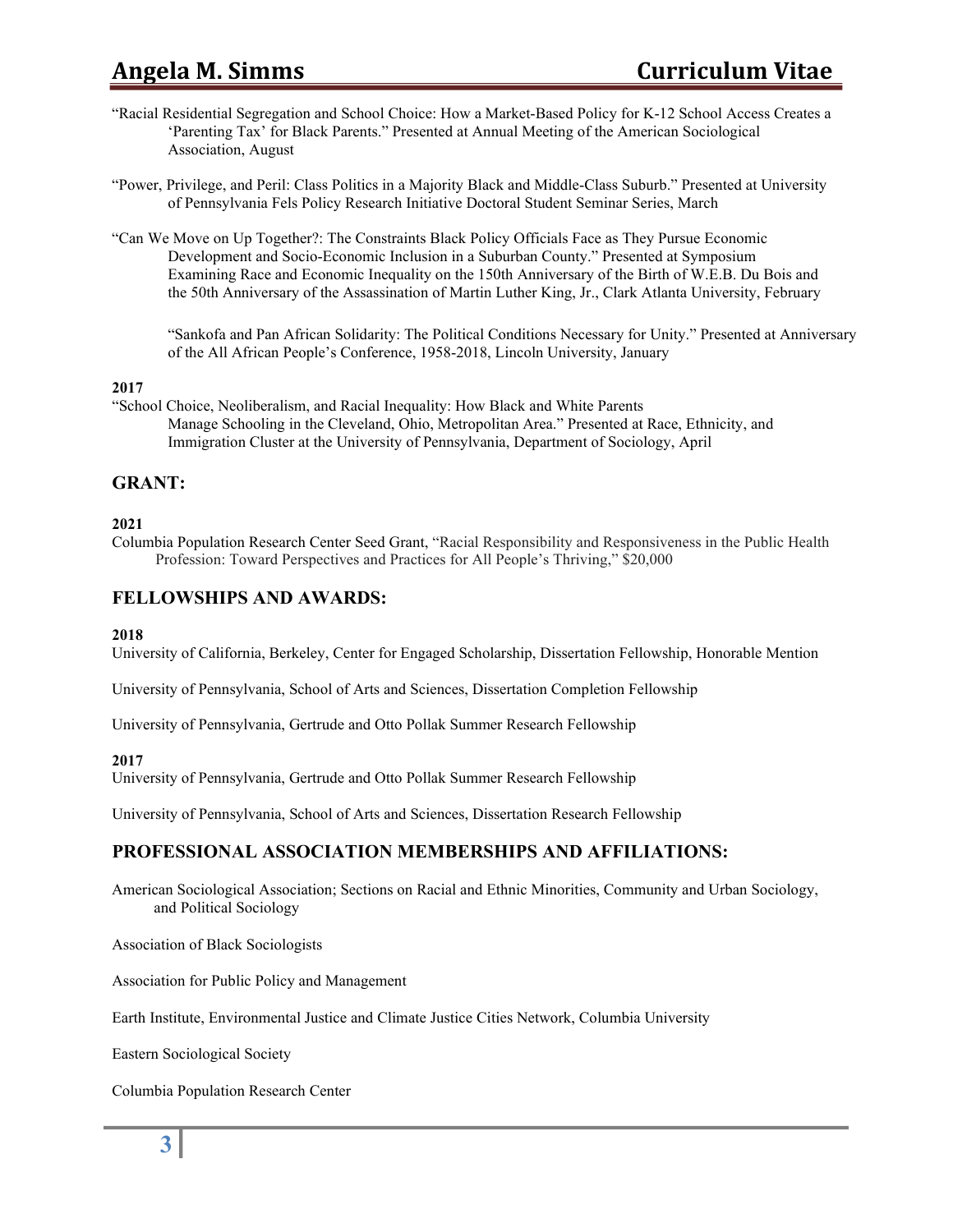National Center for Professional Development and Diversity

The Du Boisian Scholar Network

# **COURSES TAUGHT:**

Race, Ethnicity & Society (lecture)

Metropolitics of Race and Place (lecture)

Suburbs, Racism, and the U.S. Opportunity Structure (seminar)

Advanced Topics in Race and Ethnicity (seminar)

# **THESIS ADVISING:**

Brianna Sturkey (2019-2020)

Emily Ndiokho (2021-2022)

## **SERVICE:**

## **Barnard College**

**2021**

Committee member, Urban Studies Program, Faculty Search Committee (environmental justice)

Committee member, Undesign the Redline project showing racism's effects on New York City's political economy

Committee member, Eastern Sociological Society (ESS), Selection Committee for Robin Williams Lecturer

- Panel Organizer, American Sociological Association Annual Meeting, "The Suburban Black Middle Class in Metropolitan Area Context"
- Committee member, American Sociological Association Annual Meeting, Section on Racial and Ethnic Minorities, Program Committee

#### **2020**

- Moderator, 2020 Cooper-Walsh Colloquium: "The Impact of the Financial Crisis on Urban Environments: Past, Present, and Future," Fordham University, October 16
- Interviewer, "ThirdSpace@," Barnard virtual community for community safety, economic security, and access to education, September 15

## **University of Pennsylvania**

Executive committee member, Fontaine Society for Under-represented Doctoral Students, 2013-2018

Mentor, Nana Adjeiwaa-Manu, 2017-present

# **OTHER PROFESSIONAL SERVICE:**

Workshop facilitator, "Why Does 'Blackness' Matter?": The Socio-historical Context of Racism in America," for academic institutions and civic organizations, July 2020-present